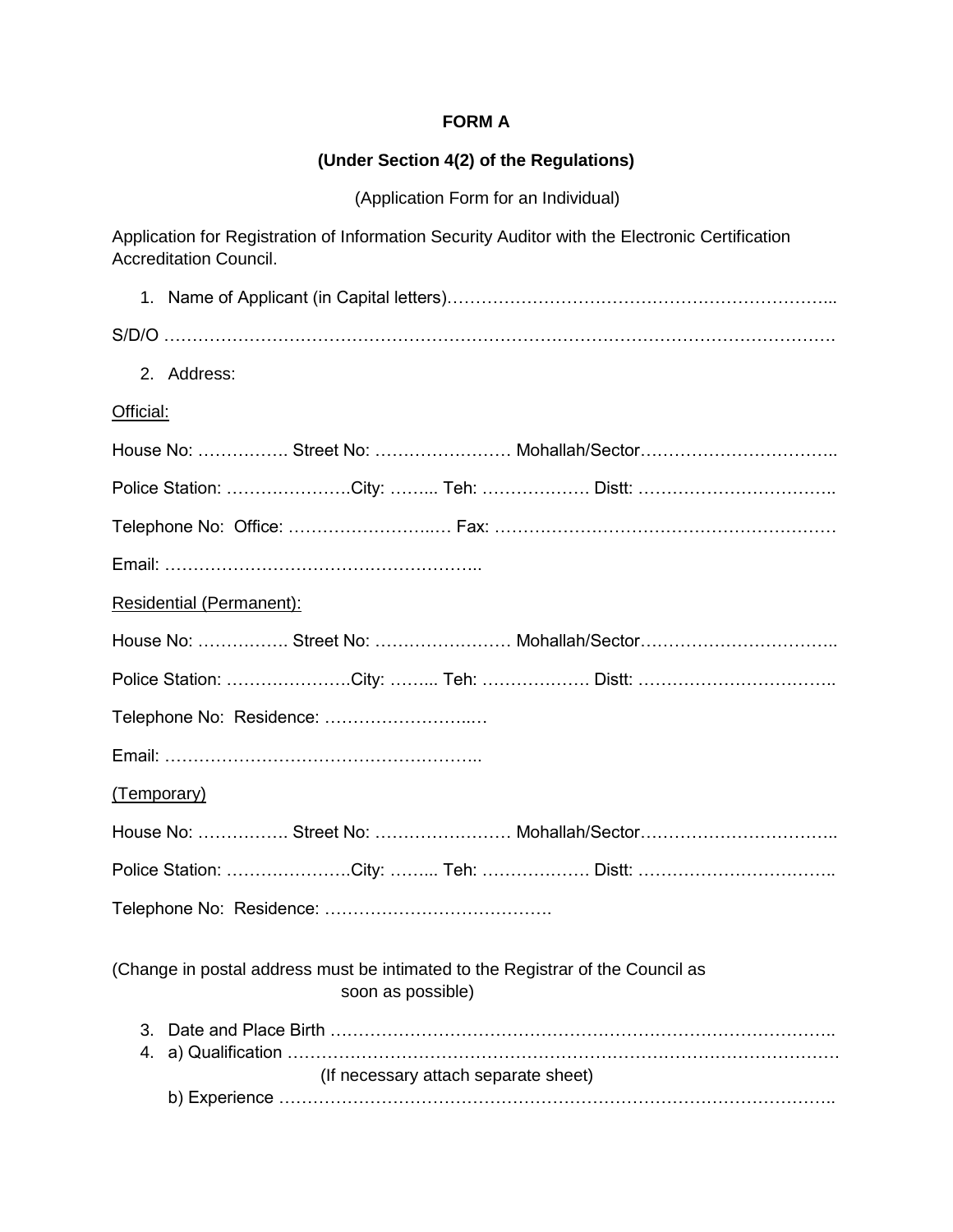(If necessary attach separate sheet) c) Certifications …………………………………………………………………………… if any

5. National Identity Card No ……………………………………………………………………………...

6. Give name, addresses, telephone and fax Nos. of two references who can be contacted for the verification of antecedents of the applicant.

I ……………………………………………………................... II .…………………………………………………………………

NOTE: Please ensure that all the documents in compliance with regulations 3 and 4 have been enclosed along with this application Form A along with:

1. Proof (in original) of applicable Application Processing Fee to be paid through Demand Draft/Pay Order in

favour "Electronic Certification Accreditation Council"

- 2. Attested Copy of National Identity Card of the Applicant.
- 3. Attested copies of recent Passport size photographs of the applicant.
- 4. Certified Copies of the qualification, certifications, and experience be attached.
- 5. Two undertaking duly notarized in terms of Section 4(2) (vi) (vii).

(Incomplete Application Forms will not be processed.)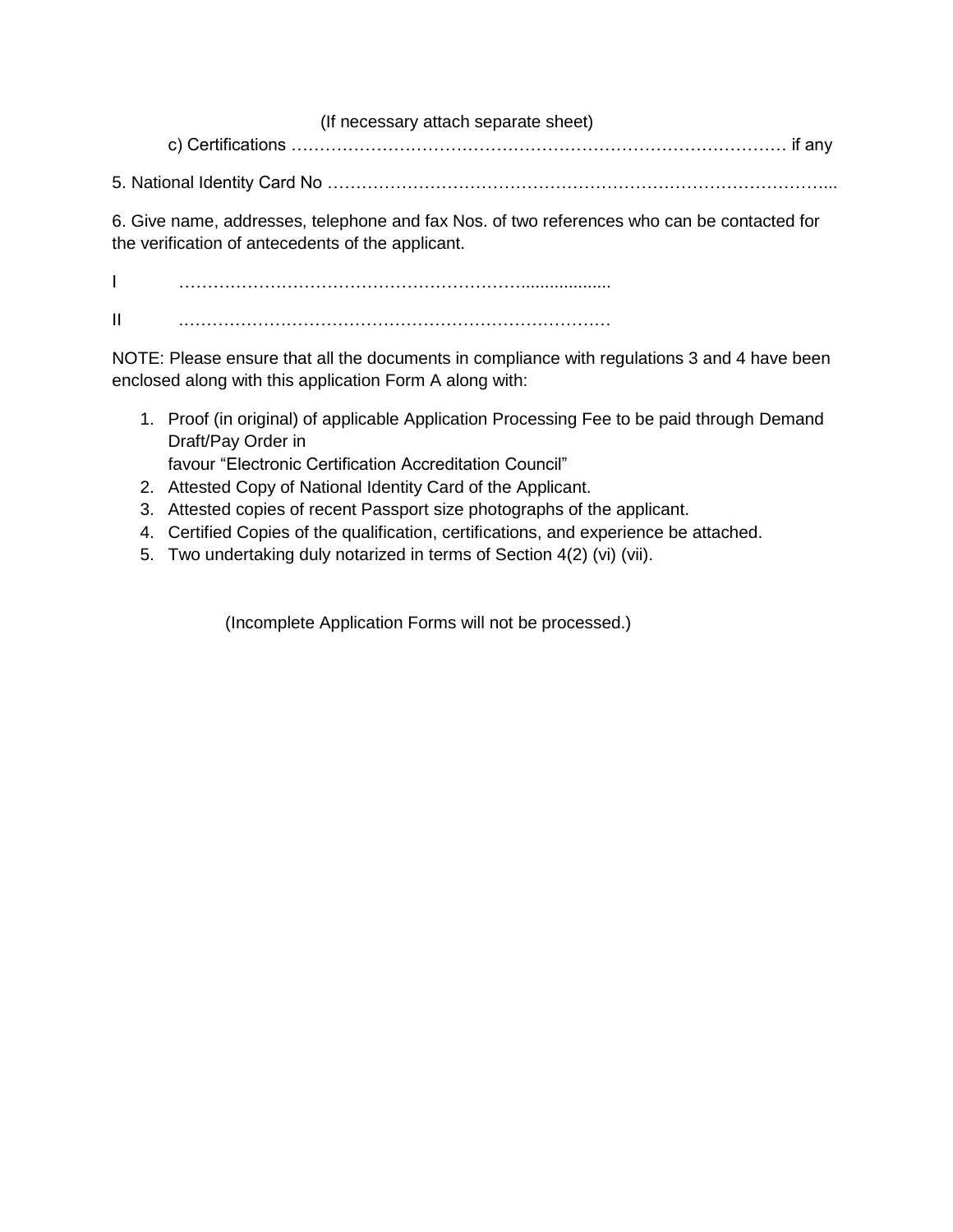## **FORM B**

# **(Under Section 4(3) of these Regulations)**

(Application Form for a Company registered under the Companies Ord.1984)

Application for Registration of Information Security Auditor with the Electronic Certification Accreditation Council.

1. Name and Address of the registered place of business of the Applicant:

| 2. Detailed Particulars, aims, objectives and credentials of the Company applying for<br>Registration: |
|--------------------------------------------------------------------------------------------------------|
|                                                                                                        |
|                                                                                                        |
| (Attach certified copies of the Articles and Memorandum)                                               |
| 3. Particulars of individuals who will be responsible of Conducting Audit:                             |
| Name (in block letters) (1) ………………………………………………………………………………                                             |
| S/d/o                                                                                                  |
|                                                                                                        |
| Name (in block letters) (2) ………………………………………………………………………………                                             |
| S/d/o                                                                                                  |
|                                                                                                        |
| Name (in block letters) (3) ………………………………………………………………………………                                             |
| S/d/o                                                                                                  |
|                                                                                                        |
| 4. Name and Address of the person(s) (Directors, CEO) who holds the top position in the<br>Company:    |
|                                                                                                        |
|                                                                                                        |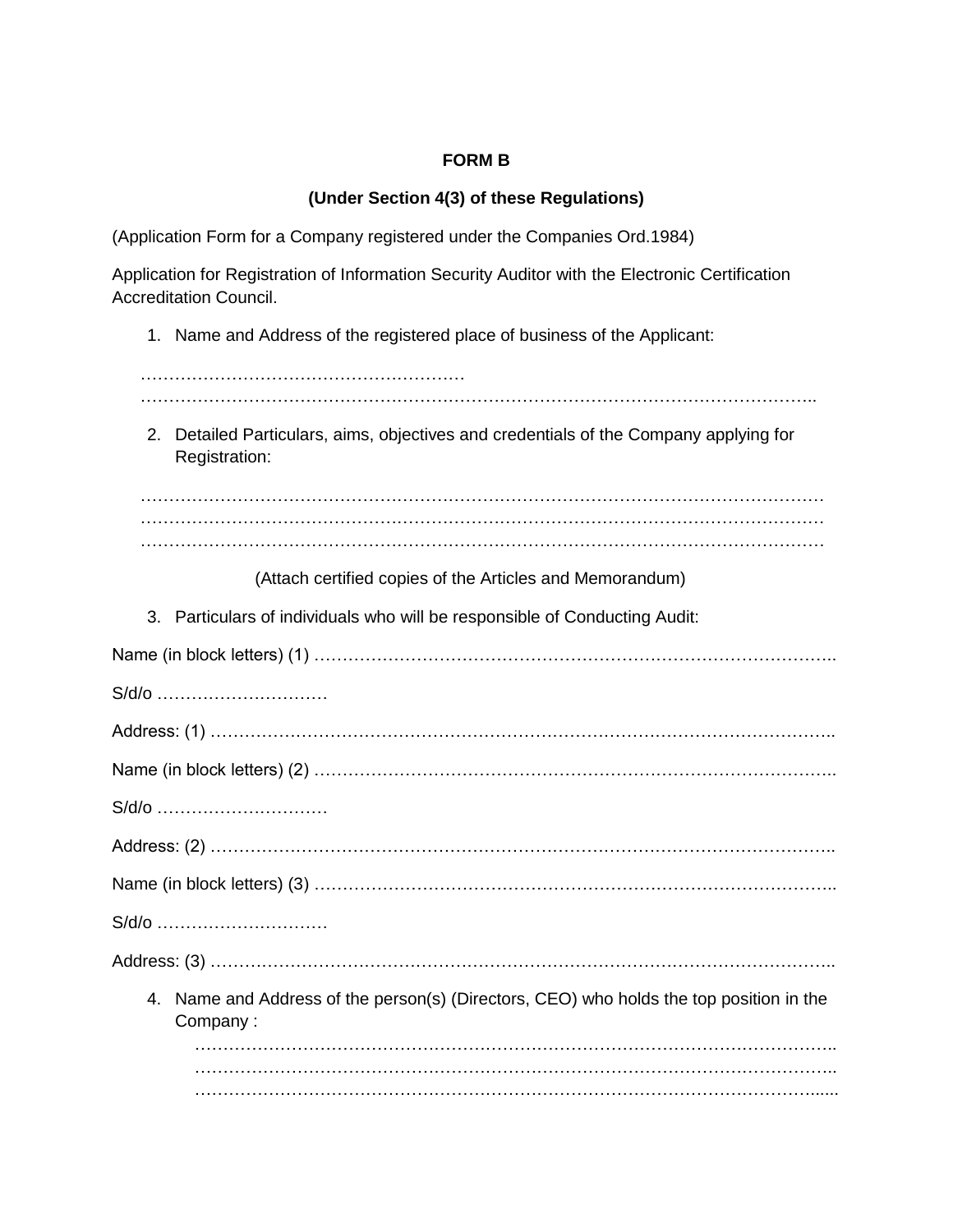5. Copy of ID Card of authorized person who has signed and filed this Application

NOTE: Please ensure that all the documents in compliance with Regulations 3 and 4 have been enclosed along with this application Form B along with:

- 1. Proof (in original) of applicable Application Processing Fee to be paid through Demand Draft/Pay Order in favour "Electronic Certification Accreditation Council"
- 2. Attested copy of Incorporation Certificate.
- 3. Attested Copies of Articles and Memorandum of Association.
- 4. Original resolution of the Applicant.
- 5. Two undertakings in terms of Section 4(3) (ii) and (iii).

(Incomplete Application Forms will not be processed.)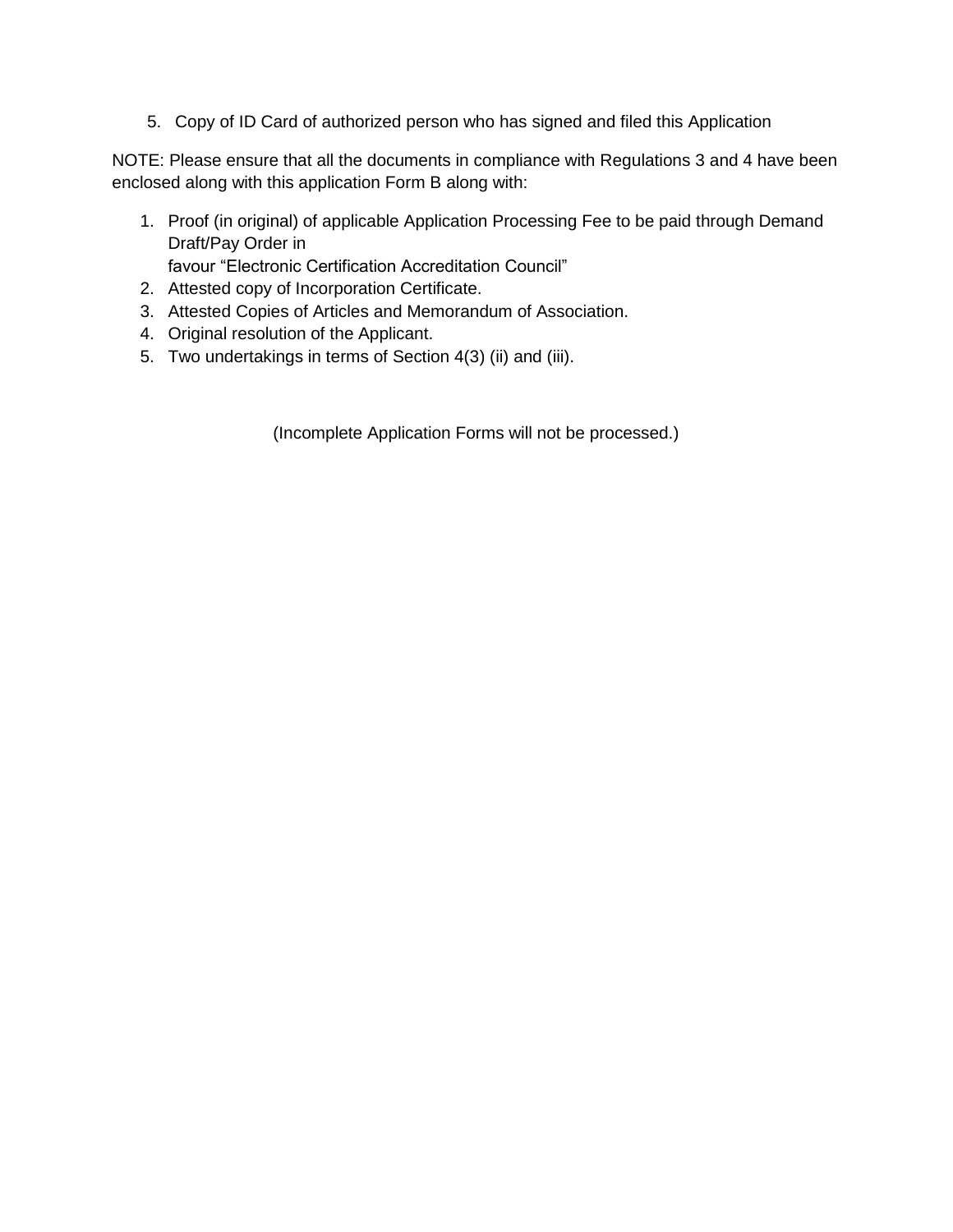# **FORM C**

# **(Under Section 4(4) of these Regulations)**

(Application Form for a Registered Partnership Concern registered under the Partnership Act)

Application for Registration of Information Security Auditor with the Electronic Certification Accreditation Council.

- 1. Name and Address of the premises of the applicant:
- …………………………………………………………………………………………………….........
	- 2. Detailed Particulars, aims, objectives and credentials of the Partnership Concern applying for Registration:

. The contract of the contract of the contract of the contract of the contract of the contract of the contract of the contract of the contract of the contract of the contract of the contract of the contract of the contrac ………………………………………………………………………………………………………… …………………………………………………………………………………………………………

3. Particulars of the Individuals who will be responsible for conducting Audit:

Name (in block letters) (1) ……………………………………………………………………………….. Address: …………………………………………………………………………………………………… (2) ………………………………………………………………………………………………………….. Address: ……………………………………………………………………………………………………

4. Name and address of the partners:

………………………………………………………………………………………………………………

5. Copy of ID Card of authorized person who has signed and filed this Application.

NOTE: Please ensure that all the documents in compliance with Regulations 3 and 4 of these Regulations have been enclosed along with this application Form A along with:

- 1. Proof (in original) of applicable Application Processing Fee to be paid through demand Draft/Pay Order in favour "Electronic Certification Accreditation Council"
- 2. Attested copy of registered partnership deed along with the partnership certificate.
- 3. Attested copies of recent Passport size photographs of the Auditors.
- 4. Duly notarized undertakings in terms of Regulation 4(4)(iii) of these Regulations
- 5. Original Copy of authority letter in terms of Regulation 4(4) (iv) of these Regulations.